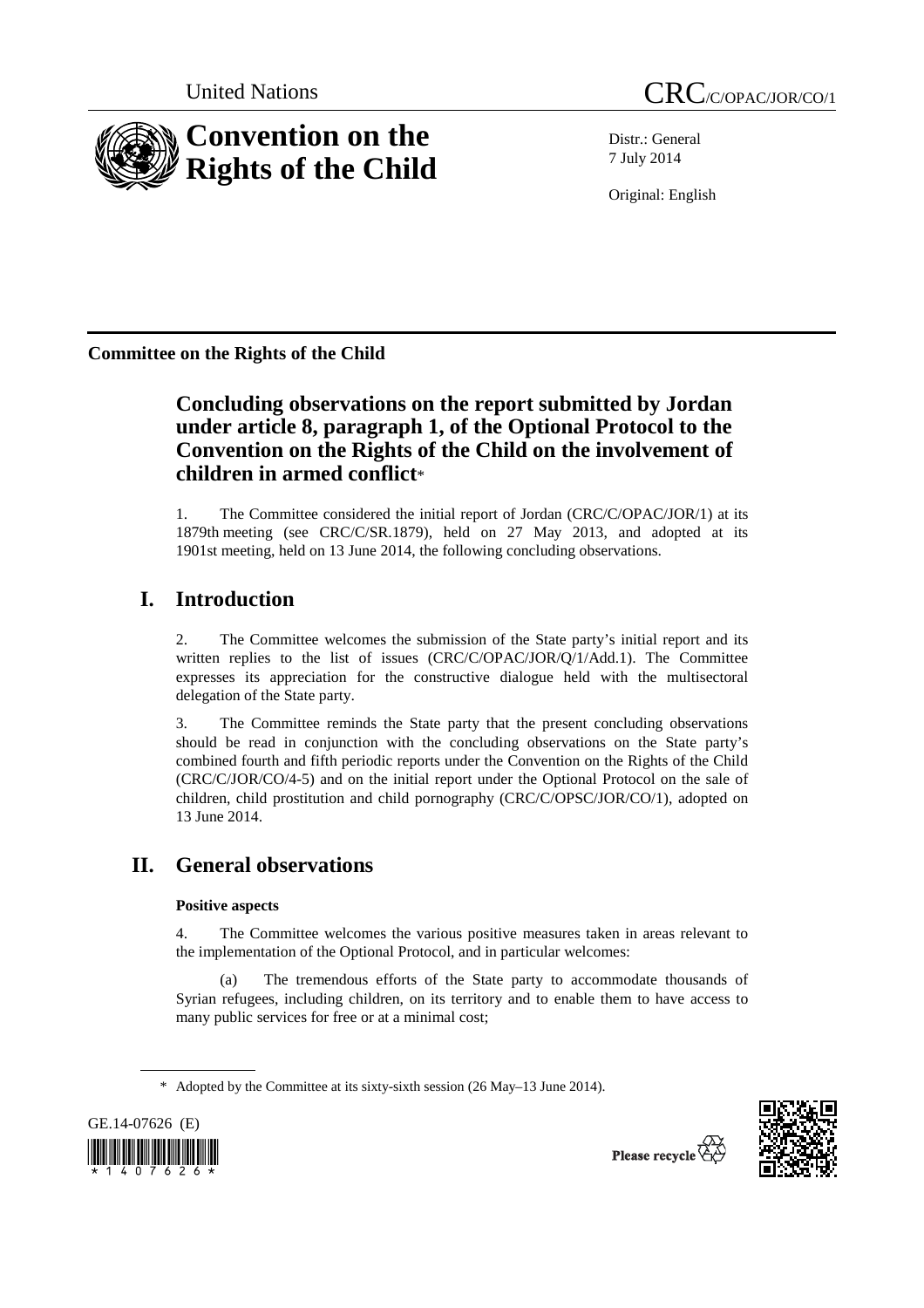(b) The fact that Jordan is the first country in the Middle East to meet the deadline set by the Convention on the Prohibition of the Use, Stockpiling, Production and Transfer of Anti-Personnel Mines and on Their Destruction and that it declared itself free of landmines in 2012;

(c) The global initiative Generations for Peace, launched in 2007 by Prince Feisal bin al-Hussein of Jordan, the objective of which is to train youth leaders from around the world to use sport as a way of bringing together people in communities experiencing conflict.

### **III. General measures of implementation**

### **Coordination**

5. While noting that the Ministry of Defence is mainly responsible for the implementation of the Optional Protocol and that the Ministry of the Interior also bears some responsibility in that respect, the Committee is concerned by the absence of a body mandated to coordinate a comprehensive and effective implementation of the Optional Protocol throughout the State.

6. **The Committee urges the State party to designate the governmental entity with overall responsibility for the implementation of the Optional Protocol and to put in place an institutional mechanism for effective coordination among ministries and other government entities and partners with respect to the implementation of the Optional Protocol.** 

#### **Allocation of resources**

7. While noting that the State party spends considerable resources to provide assistance to refugees, the Committee regrets that no information is available on the budgetary allocations for the implementation of the Optional Protocol.

8. **The Committee recommends that the State party specifically earmark sufficient budget resources for the implementation of the Optional Protocol.** 

#### **Dissemination and awareness-raising**

9. While noting that the Optional Protocol was published in the official gazette and circulated to stakeholders specialized in the areas covered by the Optional Protocol, the Committee regrets that insufficient measures have been taken to raise awareness of the principles and provisions of the Optional Protocol, and in particular about reporting mechanisms and dangers that might lead children to fall victim to the offences covered by the Optional Protocol, as recognized by the State party itself.

10. **The Committee recommends that the State party ensure that the principles and provisions of the Optional Protocol are widely disseminated among the general public, children and their families.** 

### **Training**

11. The Committee welcomes the measures taken by the State party to develop training programmes for its Armed Forces and police and to promote awareness of human rights and international humanitarian law in its security forces. The Committee is, however, concerned that other relevant professional categories do not receive adequate training on the provisions of the Optional Protocol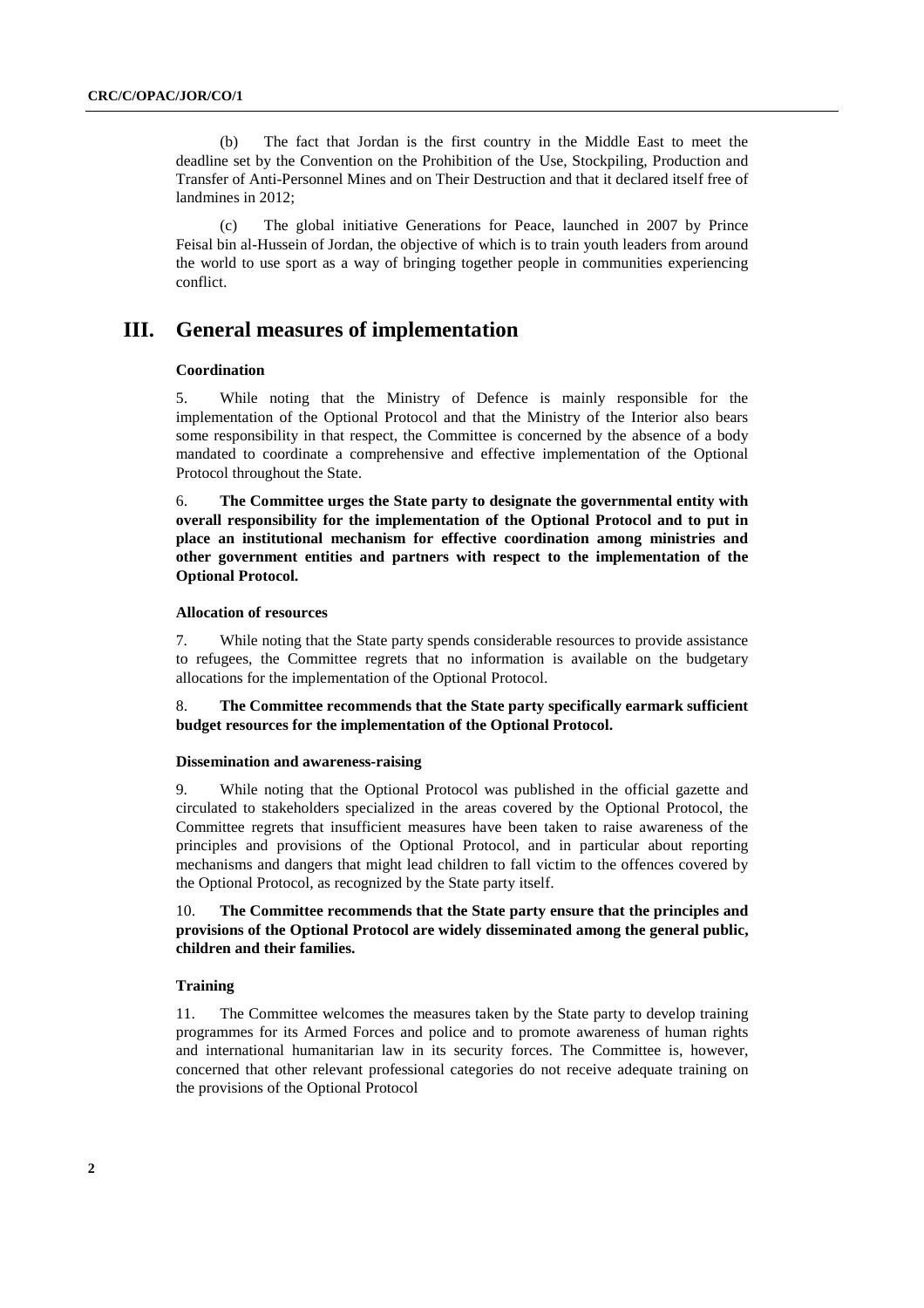12. **The Committee recommends that training on the provisions of the Optional Protocol be provided for professionals dealing with children, in particular teachers, migration authorities, members of international peacekeeping forces, police, lawyers, judges, medical professionals, social workers and journalists.** 

### **Data**

13. In view of the large number of child refugees present in the State party coming from countries affected by armed conflicts, the Committee is concerned about the absence of a central data collection system to identify and register all refugee children within the jurisdiction of the State party who may have been recruited or used in hostilities abroad.

14. **The Committee recommends that the State party establish a central data collection system to identify and register all children within its jurisdiction who may have been recruited or used in hostilities abroad. The Committee also recommends that the State party ensure that data on refugee and asylum-seeking children who have been victims of such practices are properly collected. All data should be disaggregated by, inter alia, sex, age, nationality, ethnic origin and socioeconomic background, as well as by the time frame of the use of the child.** 

## **IV. Prevention**

### **Voluntary recruitment**

15. The Committee takes note that there are no volunteers in the Armed Forces of the State party. The Committee, however, expresses concern that, under article 12/2 of the Public Security Act, the recruitment of public security officers is authorized for those above 17 years of age.

16. **The Committee recommends that the State party review and raise the age for voluntary recruitment of public security officers to 18 years in order to promote and strengthen the protection of children through an overall higher legal standard.** 

### **Human rights and peace education**

17. The Committee welcomes the initiatives undertaken by the State party as regards the inclusion of peace education and notions of international humanitarian law in school curricula. However, the Committee regrets that human rights and peace education, as well as knowledge on the Optional Protocol, is not specifically incorporated as a mandatory part of the primary and secondary school curricula and in the teacher-training programme.

18. **The Committee recommends that the State party include mandatory human rights and peace education in the curricula of all schools, including military schools, with special reference to the Optional Protocol.**

## **V. Prohibition and related matters**

### **Criminal legislation and regulations in force**

19. While noting that the call-up for national service has been suspended until further notice, the Committee expresses concern about the discrepancy between the different minimum ages for compulsory recruitment into the armed forces as contained in the legislation of the State party, which vary from 15 to 18 years old. The Committee is also concerned that the recruitment and use of children in hostilities by the armed forces and non-State armed groups and the recruitment and use of children by private security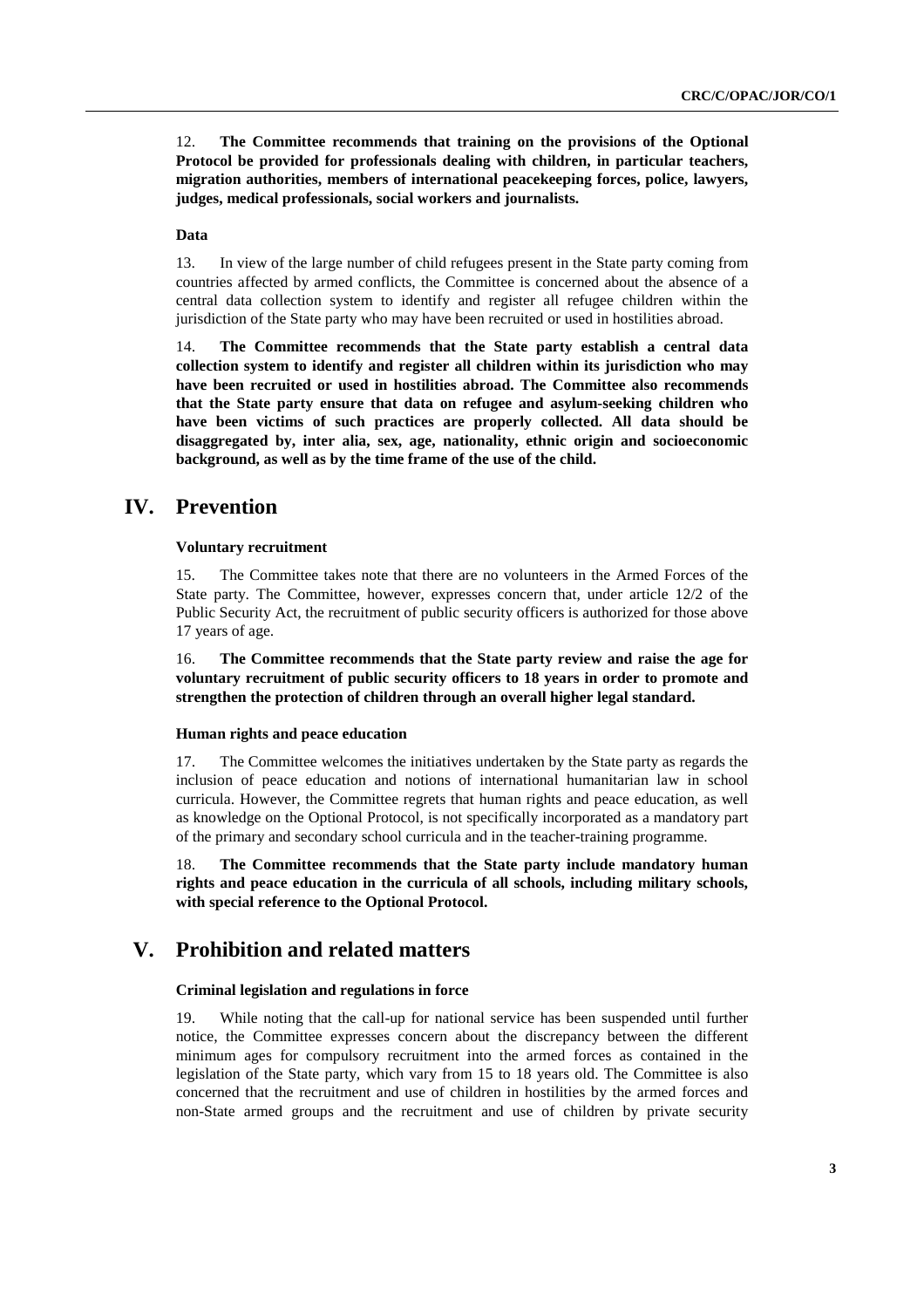companies have still not been explicitly prohibited and criminalized. The Committee is further concerned that, while Jordan is a party to the Rome Statute of the International Criminal Court, recruitment of children below the age of 15 is still not defined as a war crime in the State party's legislation.

20. **The Committee urges the State party to undertake a comprehensive review of its legislation in order to fully harmonize it with the principles and provisions of the Optional Protocol and, in particular:** 

**(a) Explicitly prohibit and criminalize the recruitment and use of children under 18 years of age in hostilities by the armed forces and non-State armed groups and the recruitment and use of children by security companies;** 

**(b) Ensure that the crime of unlawful recruitment of children by the armed forces and armed groups applies in both peacetime and wartime;** 

**(c) Define and punish the recruitment of children under the age of 15 as a war crime;** 

**(d) Ensure that domestic regulatory legislation on the oversight and accountability of private military and security companies is adopted and implemented.** 

### **Recruitment and use of children by non-State armed groups**

21. The Committee expresses serious concern that Syrian refugee children are reportedly being recruited in the State party's refugee camps by Syrian armed groups and used in both combat and support roles.

22. **The Committee urges the State party to establish effective measures in cooperation with relevant international organizations to protect children from being recruited and sent to neighbouring countries for use in armed conflict. To that end, the State party should organize awareness-raising campaigns about the situation of children involved in armed conflict, and increase its efforts to provide appropriate educational and recreational activities for adolescents living in refugee camps as a way to effectively prevent their recruitment by armed groups.** 

### **Extraterritorial jurisdiction**

23. The Committee recommends that the State party consider establishing and exercising extraterritorial jurisdiction over all offences under the Optional Protocol, taking into account also the relevant international instruments to which it is a party, including the Rome Statute of the International Criminal Court.

### **Extradition**

24. **The Committee recommends that the State party remove the requirement of double criminality for extradition for offences under the Optional Protocol, and ensure that offences under the Optional Protocol are fully incorporated into all of its relevant bilateral treaties and procedures.**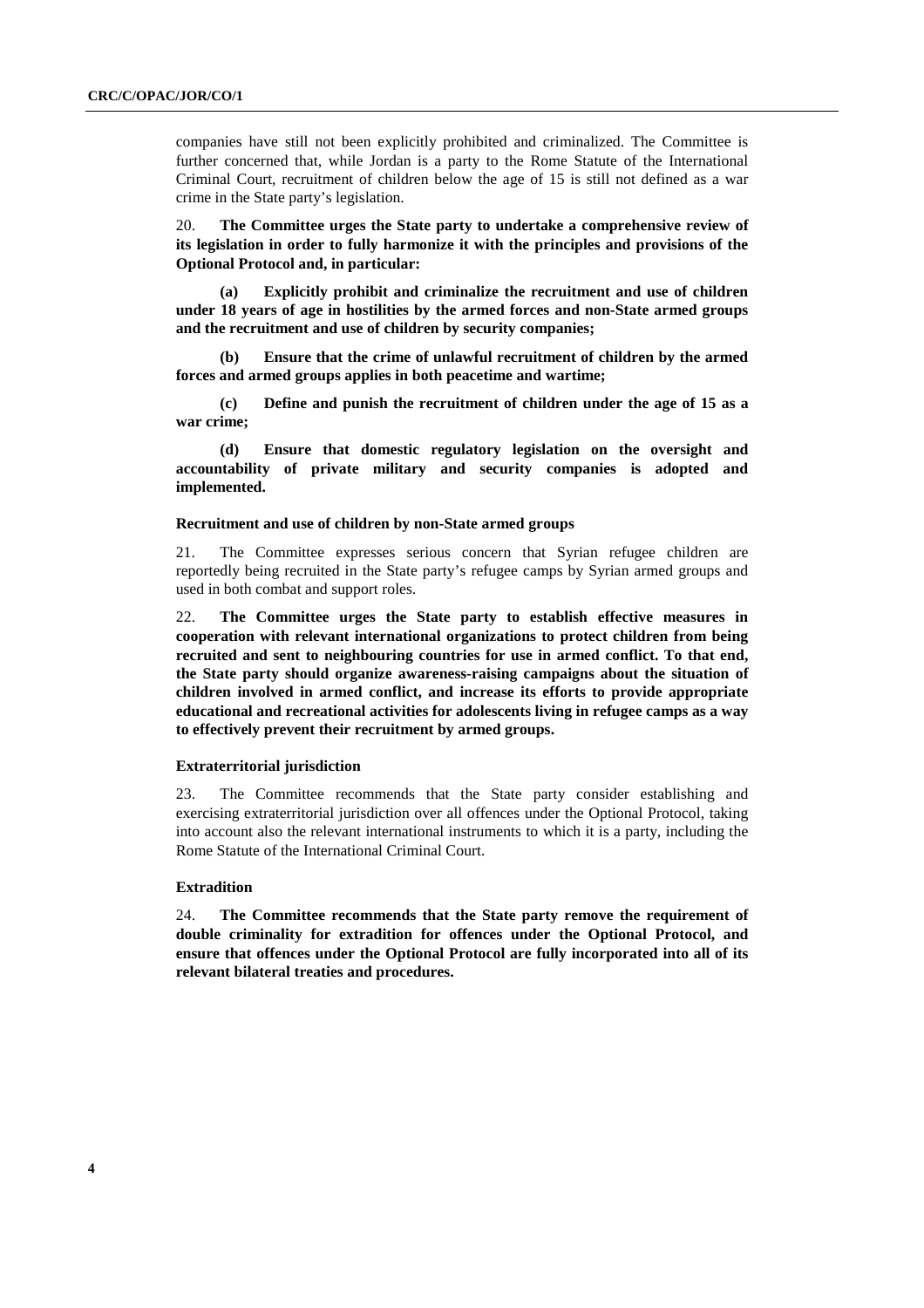## **VI. Protection, recovery and reintegration**

### **Measures adopted to protect the rights of child victims**

25. The Committee expresses concern about the numerous cases of refoulement and deportation of Palestinians families and children fleeing the conflict in the Syrian Arab Republic over the past three years.

26. **The Committee urges the State party to ensure the full protection of Palestinian children and their families fleeing the Syrian Arab Republic, and to ensure full respect for the fundamental principle of non-refoulement, including non-rejection at frontiers. The State party should ensure full access by all refugee and asylum-seeking children and their families to fair and effective procedures for determining status, without discrimination.** 

### **Assistance for physical and psychological recovery and social reintegration**

27. While acknowledging the massive amount of assistance provided by the State party to Syrian refugee children, the Committee is seriously concerned that insufficient attention has been paid to the early identification of refugee and asylum-seeking children who may have been involved in conflict or subject to conflict-related trauma. The Committee is also concerned that Syrian children who are suffering profound distress and sensory, intellectual or mental health disabilities after experiencing and witnessing war-related violence and affliction in the Syrian Arab Republic have had limited access to assistance for their physical and psychological recovery.

28. **The Committee recommends that the State party provide systematic training on the early identification of children who may have been involved in conflict or affected by it to all professionals working with or for children, particularly border control and immigration personnel, the military, education professionals and medical professionals. The State party should also strengthen the assistance and support provided to refugee and asylum-seeking children who may have been involved in conflict or subject to conflict-related trauma and displacement and provide them with special support and assistance by, inter alia, seeking assistance from international partners and agencies in establishing programmes for their physical and psychological recovery.** 

## **VII. International assistance and cooperation**

### **International cooperation**

29. **The Committee recommends that the State party continue and strengthen its cooperation with the International Committee of the Red Cross and with the Special Representative of the Secretary-General for Children and Armed Conflict, and that it explore the possibility of increasing cooperation with the United Nations Children's Fund (UNICEF) and other United Nations entities in the implementation of the Optional Protocol** 

## **VIII. Follow-up and dissemination**

30. **The Committee recommends that the State party take all appropriate measures to ensure the full implementation of the present recommendations by, inter alia, transmitting them to the Parliament, relevant ministries, including the Ministry of**